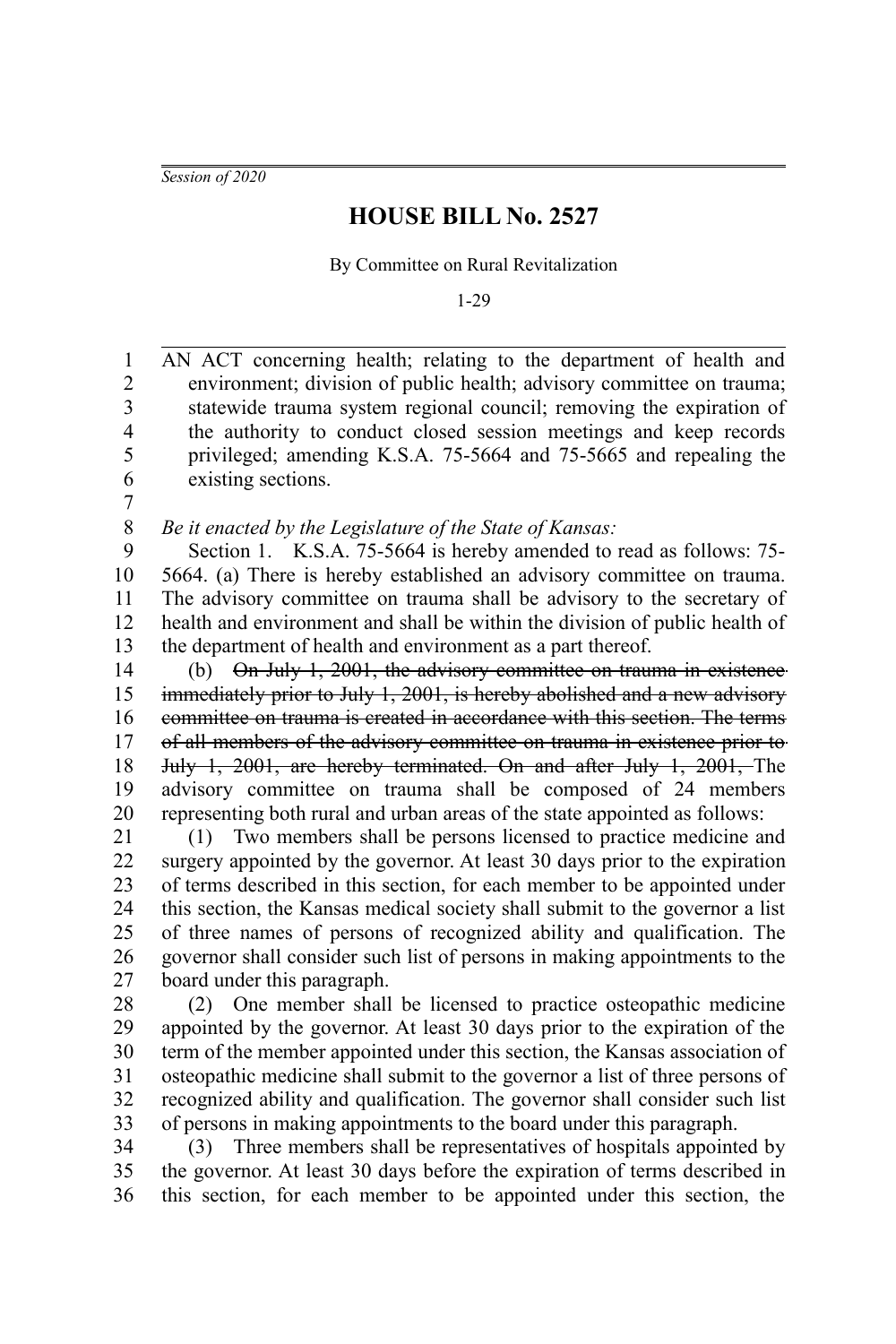Kansas hospital association shall submit to the governor a list of three names of persons of recognized ability and qualification. The governor shall consider such list of persons in making appointments to the board under this paragraph. 1 2 3 4

(4) Two members shall be licensed professional nurses specializing in trauma care or emergency nursing appointed by the governor. At least 30 days before the expiration of terms described in this section, for each member to be appointed under this section, the Kansas state nurses association shall submit to the governor a list of three names of persons of recognized ability and qualification. The governor shall consider such list of persons in making appointments to the board under this paragraph. 5 6 7 8 9 10 11

(5) Two members shall be emergency medical service providers as defined in K.S.A. 65-6112, and amendments thereto, who are on the roster of an ambulance service permitted by the board of emergency medical services. At least 30 days prior to the expiration of one of these positions, the Kansas emergency medical services association shall submit to the governor a list of three persons of recognized ability and qualification. The governor shall consider such list of persons in making this appointment to the board. For the other member appointed under this section, at least 30 days prior to the expiration of the term of such member, the Kansas emergency medical technician association shall submit a list of three persons of recognized ability and qualification. The governor shall consider such list of persons in making appointments to the board under this paragraph. 12 13 14 15 16 17 18 19 20 21 22 23 24

(6) Two members shall be administrators of ambulance services, one rural and one urban, appointed by the governor. At least 30 days prior to the expiration of the terms of such members, the Kansas emergency medical services association and Kansas emergency medical technician association in consultation shall submit to the governor a list of four persons of recognized ability and qualification. The governor shall consider such list of persons in making this appointment to the board under this paragraph. 25 26 27 28 29 30 31 32

(7) Six members shall be representatives of regional trauma councils, one per council, appointed by the governor. At least 30 days prior to the expiration of one of these positions, the relevant regional trauma council shall submit to the governor a list of three persons of recognized ability and qualification. The governor shall consider such list of persons in making these appointments to the board. 33 34 35 36 37 38

(8) The secretary of health and environment or the secretary's designee of an appropriately qualified person shall be an ex officio representative of the department of health and environment. 39 40 41

(9) The chairperson of the emergency medical services board or the chairperson's designee shall be an ex officio member. 42 43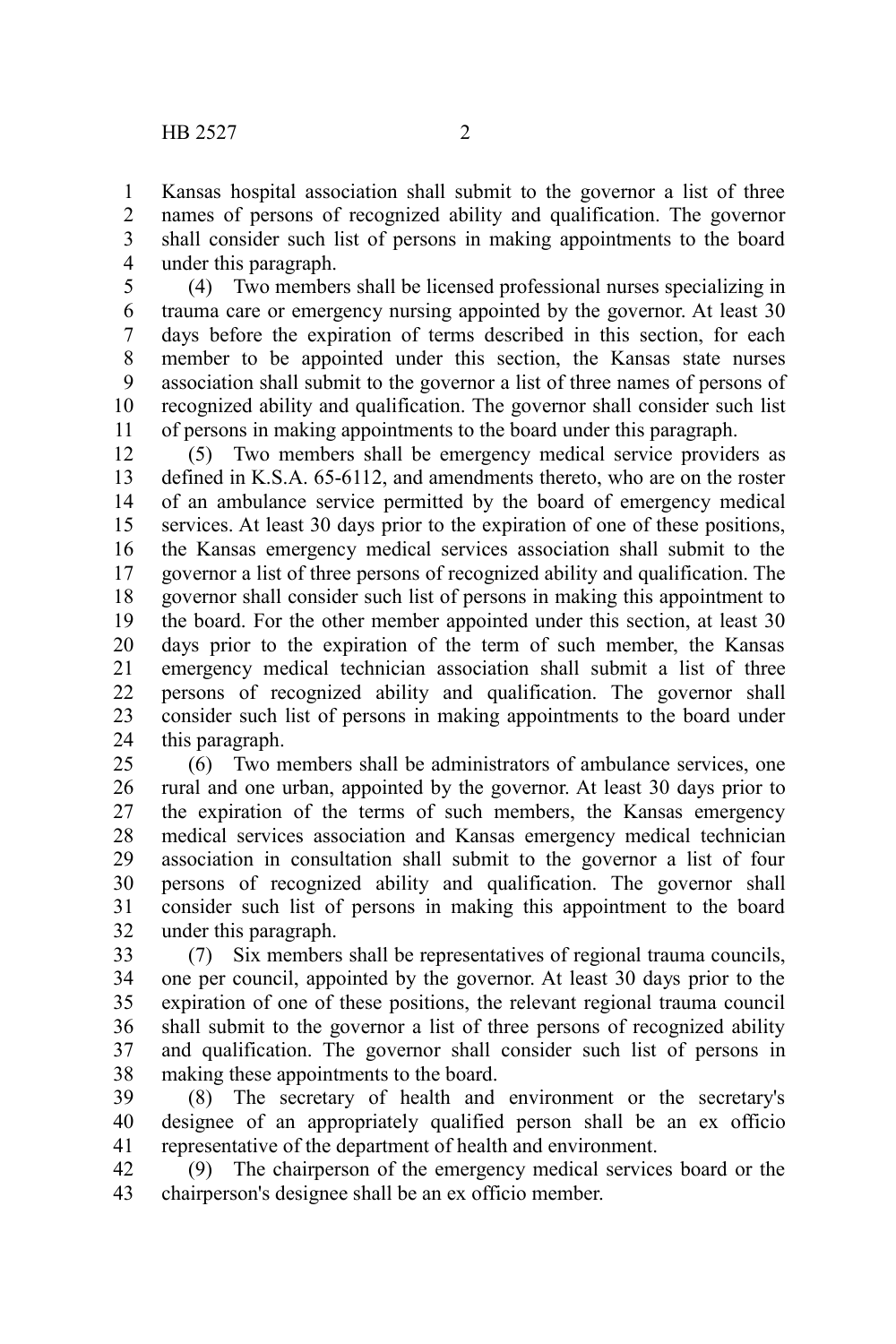(10) Four legislators selected as follows shall be members: The chairperson and ranking minority member or their designees of the committee on health and human services of the house of representatives, and the chairperson and ranking minority member or their designees from the committee on public health and welfare of the senate shall be members. 1 2 3 4 5 6

(c) All members shall be residents of the state of Kansas. Particular attention shall be given so that rural and urban interests and geography are balanced in representation. Organizations that submit lists of names to be considered for appointment by the governor under this section shall insure that names of people who reside in both rural and urban areas of the state are among those submitted. At least one person from each congressional district shall be among the members. Of the members appointed under subsection *subsections* (b)(1) through (b)(7): Six shall be appointed to initial terms of two years; six shall be appointed to initial terms of three years; and six shall be appointed to initial terms of four years. Thereafter members shall serve terms of four years and until a successor is appointed and qualified. In the case of a vacancy in the membership of the advisory committee, the vacancy shall be filled for the unexpired term in like manner as that provided in subsection (b). 7 8 9 10 11 12 13 14 15 16 17 18 19 20

(d) The advisory committee shall meet quarterly and at the call of the chairperson or at the request of a majority of the members. At the first meeting of the advisory committee after July 1 each year, the members shall elect a chairperson and vice-chairperson who shall serve for terms of one year. The vice-chairperson shall exercise all of the powers of the chairperson in the absence of the chairperson. 21 22 23 24 25 26

(e) The advisory committee shall be advisory to the secretary of health and environment on all matters relating to the implementation and administration of this act. 27 28 29

(f) (1) Any meeting of the advisory committee or any part of a meeting of the advisory committee during which a review of incidents of trauma injury or trauma care takes place shall be conducted in closed session. The advisory committee and officers thereof when acting in their official capacity in considering incidents of trauma injury or trauma care shall constitute a peer review committee and peer review officers for all purposes of K.S.A. 65-4915, and amendments thereto. 30 31 32 33 34 35 36

(2) The advisory committee or an officer thereof may advise, report to and discuss activities, information and findings of the committee that relate to incidents of trauma injury or trauma care with the secretary of health and environment as provided in subsections (a) and (e) without waiver of the privilege provided by this subsection and K.S.A. 65-4915, and amendments thereto, and the records and findings of such committee or officer that are privileged under this subsection and K.S.A. 65-4915, 37 38 39 40 41 42 43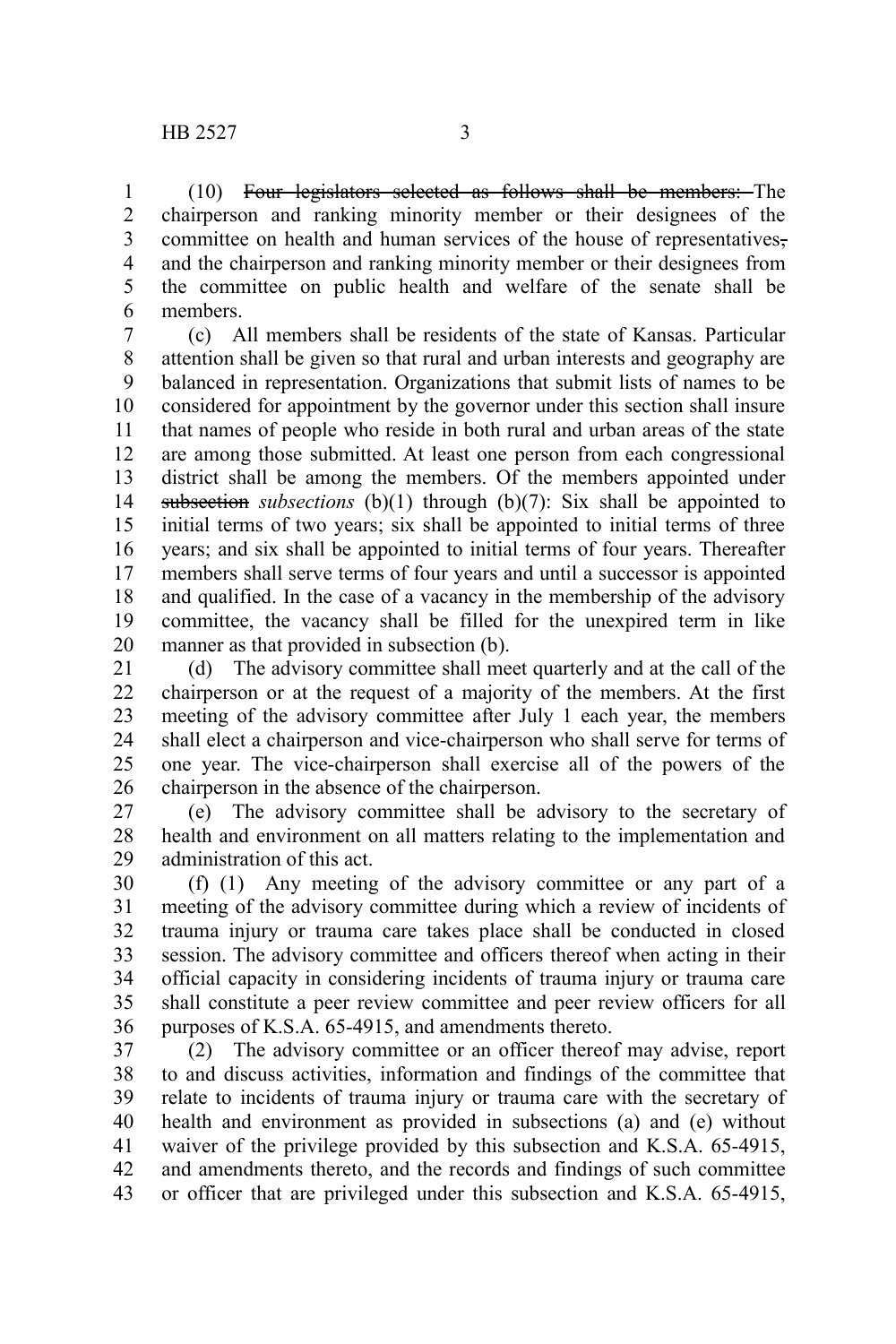and amendments thereto, shall remain privileged as provided by this subsection and K.S.A.  $65-4915$ , and amendments thereto<del>, prior to July 1,</del> 2021. 1 2 3

(3) The provisions of this subsection shall expire on July 1, 2021, unless the legislature reviews and reenacts this provision prior to July 1, 2021. 4 5 6

(g) Members of the advisory committee attending meetings of the advisory committee or attending a subcommittee of the advisory committee or other authorized meeting of the advisory committee shall not be paid compensation but shall be paid amounts provided in K.S.A. 75- 3223(e), and amendments thereto. 7 8 9 10 11

Sec. 2. K.S.A. 75-5665 is hereby amended to read as follows: 75- 5665. (a) The secretary of health and environment, after consultation with and consideration of recommendations from the advisory committee, shall: 12 13 14

(1) Develop rules and regulations necessary to carry out the provisions of this act, including fixing, charging and collecting fees from trauma facilities to recover all or part of the expenses incurred in the designation of trauma facilities pursuant to subsection (f) *paragraph (6)*; 15 16 17 18

(2) develop a statewide trauma system plan including the establishment of regional trauma councils, using the 2001 Kansas EMS-Trauma Systems Plan study as a guide and not more restrictive than state law. The secretary shall ensure that each council consist of at least six members. Members of the councils shall consist of persons chosen for their expertise in and commitment to emergency medical and trauma services. Such members shall be chosen from the region and include prehospital personnel, physicians, nurses and hospital personnel involved with the emergency medical and trauma services and a representative of a county health department. The plan should: 19 20 21 22 23 24 25 26 27 28

(A) Maximize local and regional control over decisions relating to trauma care; 29 30 31

(B) minimize bureaucracy;

35

40

(C) adequately protect the confidentiality of proprietary and personal health information; 32 33

(D) promote cost effectiveness; 34

(E) encourage participation by groups affected by the system;

(F) emphasize medical direction and involvement at all levels of the system; 36 37

(G) rely on accurate data as the basis for system planning and development; and 38 39

(H) facilitate education of health care providers in trauma care;

(3) plan, develop and administer a trauma registry to collect and analyze data on incidence, severity and causes of trauma and other pertinent information which *that* may be used to support the secretary's 41 42 43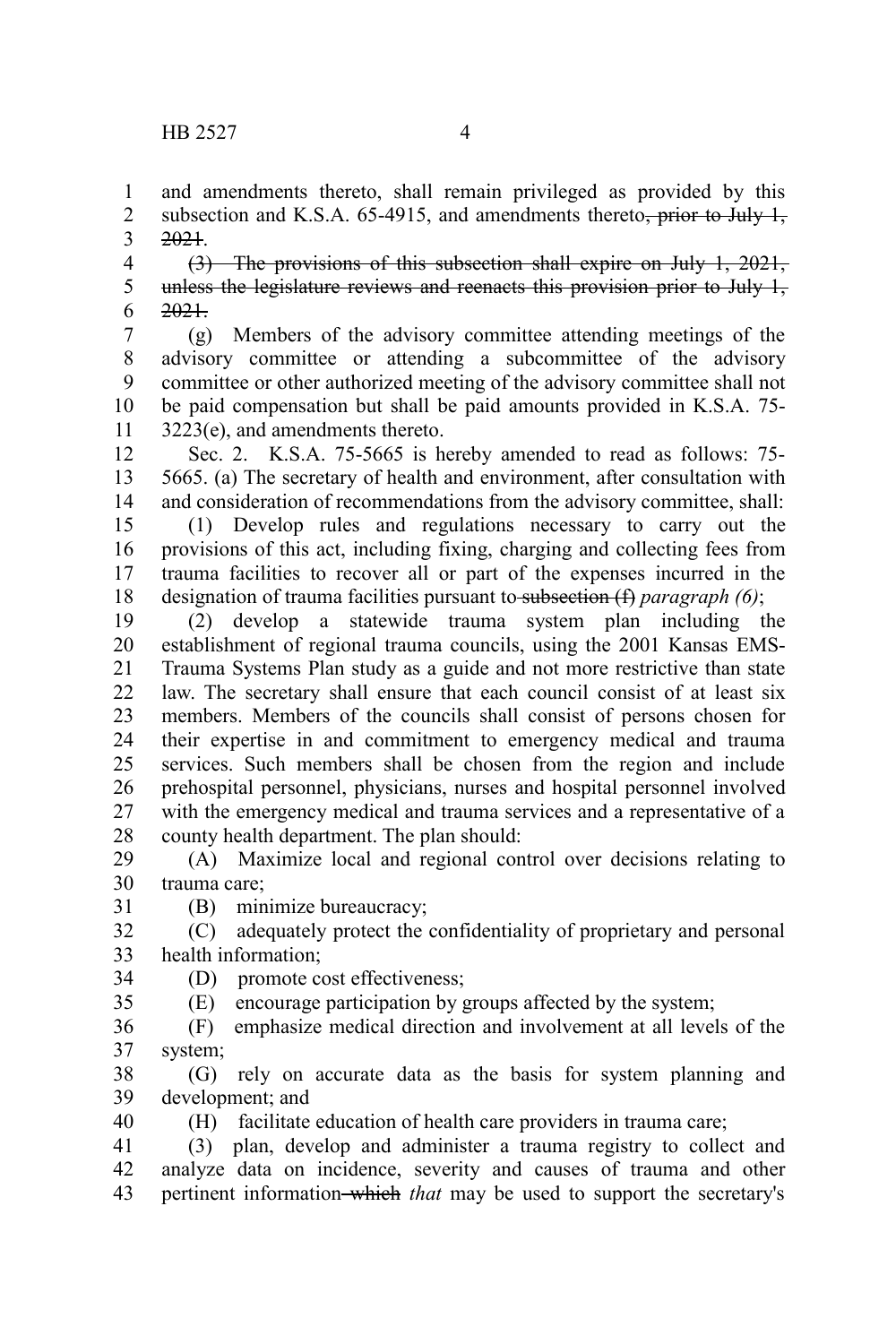decision-making and identify needs for improved trauma care; 1

(4) provide all technical assistance to the regional councils as necessary to implement the provisions of this act; 2 3

(5) collect data elements for the trauma registry that are consistent with the recommendations of the American college of surgeons committee on trauma and centers for disease control; 4 5 6

(6) designate trauma facilities by level of trauma care capabilities after considering the American college of surgeons committee on trauma standards and other states' standards except that trauma level designations shall not be based on criteria that place practice limitations on registered nurse anesthetists which are not required by state law; 7 8 9 10 11

(7) develop a phased-in implementation schedule for each component of the trauma system, including the trauma registry, which *that* considers the additional burden placed on the emergency medical and trauma providers; 12 13 14 15

(8) develop standard reports to be utilized by the regional trauma councils and those who report data to the registry in performing their functions; 16 17 18

(9) assess the fiscal impact on all components of the trauma system, and thereafter recommend other funding sources for the trauma system and trauma registry; 19 20 21

(10) prepare and submit an annual budget in accordance with the provisions of this act. Such budget shall include costs for the provision of technical assistance to the regional trauma councils and the cost of developing and maintaining the trauma registry and analyzing and reporting on the data collected; and 22 23 24 25 26

(11) enter into contracts as deemed necessary to carry out the duties and functions of the secretary under this act. 27 28

(b) (1) Any meeting of a regional trauma council or any part of a meeting of such a council during which a review of incidents of trauma injury or trauma care takes place shall be conducted in closed session. A regional trauma council and the officers thereof when acting in their official capacity in considering incidents of trauma injury or trauma care shall constitute a peer review committee and peer review officers for all purposes of K.S.A. 65-4915, and amendments thereto. 29 30 31 32 33 34 35

(2) A regional trauma council or an officer thereof may advise, report to and discuss activities, information and findings of the council which *that* relate to incidents of trauma injury or trauma care with the secretary of health and environment and make reports as provided in this section without waiver of the privilege provided by this subsection and K.S.A. 65- 4915, and amendments thereto, and the records and findings of such council or officer which *that* are privileged under this subsection and K.S.A. 65-4915, and amendments thereto, shall remain privileged as 36 37 38 39 40 41 42 43